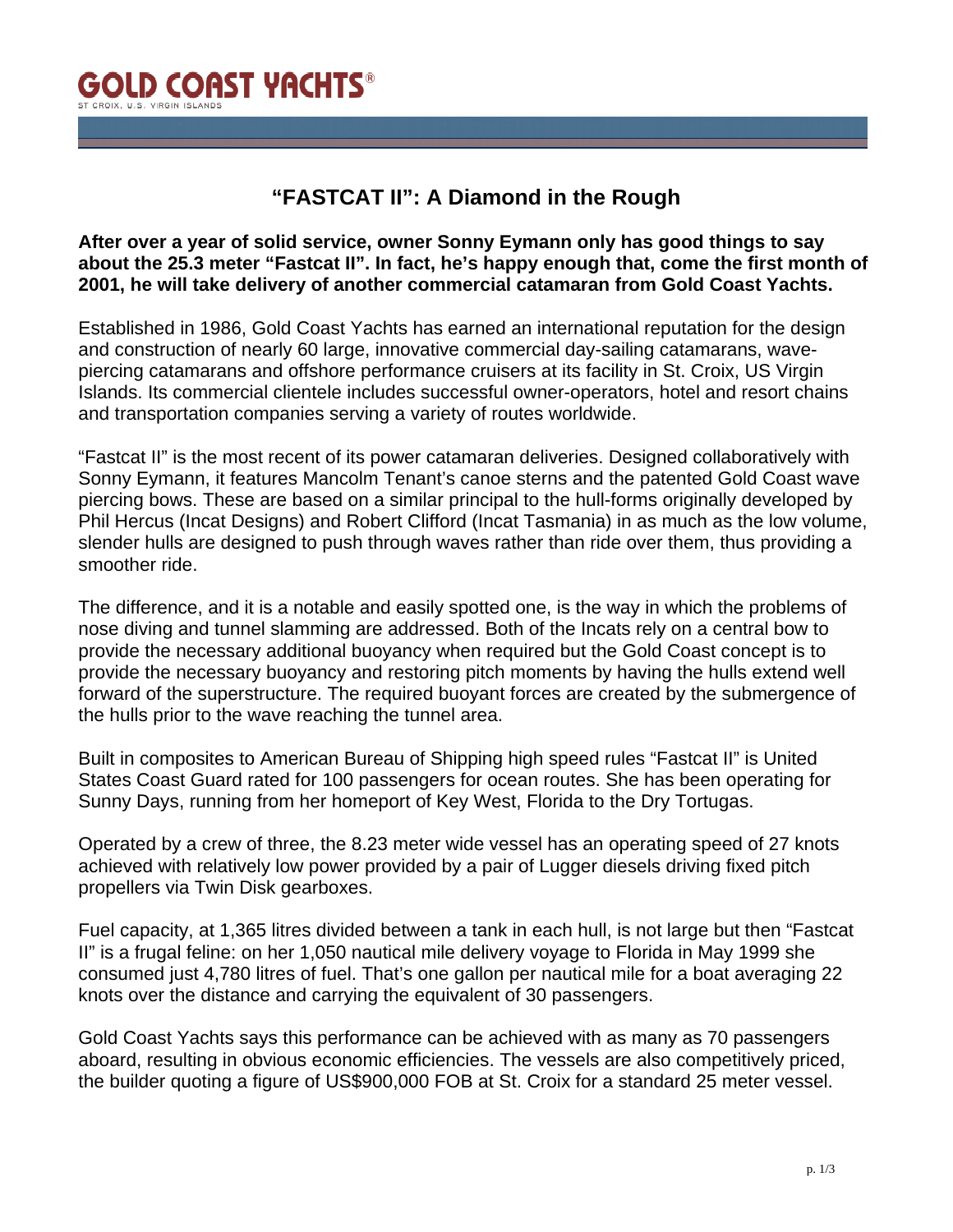## **GOLD COAST YACHTS®** ST CROIX. U.S. VIRGIN ISLAND

The next power catamaran delivery from Gold Coast Yachts will be a 49 passenger, 19.8 metre wavepiercer for a commercial operator in Alaska. Due for completion in February 2001, it will take to 11 the number of wavepiercers delivered in under 10 years from the company's production facilities. Earlier deliveries consisted of two 11.6 meters, an 18.6 meter and 31.7 meter, 126 passenger "Fast Cat. Completed in 1995, this is still the largest vessel, power or sail, the company has produced.

Sailing catamarans have dominated production in 2000, with the 19.5 meter "Shangrila" completed for a Hawaiian owner in May. This combined commercial/private vessel is USCG certified for 49 passengers. Nearing completion at the time of writing (September 2000) was a 20.1 by 9.1 meter motor-sailing catamaran for John Emmerson of Costa Rica/Brazil. Based on the success of "Spirit of Kauai", claimed to be the world's fastest motorsailor, "Marlin Del Rey" will sport a carbon wingspar and 132 square meters of sail. Mechanical propulsion will be based around a pair of 425 hp Yanmar diesels, and a cruise speed of 22 knots is anticipated.

The next vessel for "Fastcat II's" owner Sonny Eymann is rather unusual in that it is a 23.5 meter schooner-rigged foam sandwich. The vessel is to be used for day charter work out of Key West and will carry up to 125 passengers. Measuring 10n meters across the beam, the vessel will be powered by either its 186 square meters of sail or a pair of Yanmar 43H3DTE diesels for a cruise speed of 10 knots.

For further information contact: Gold Coast Yachts, P.O. Box 1980, Kingshill, St. Croix, US Virgin Islands 00851

PH: 1-340-778-1004, FX: 1-340-778-2859

Web: www.goldcoastyachts.com